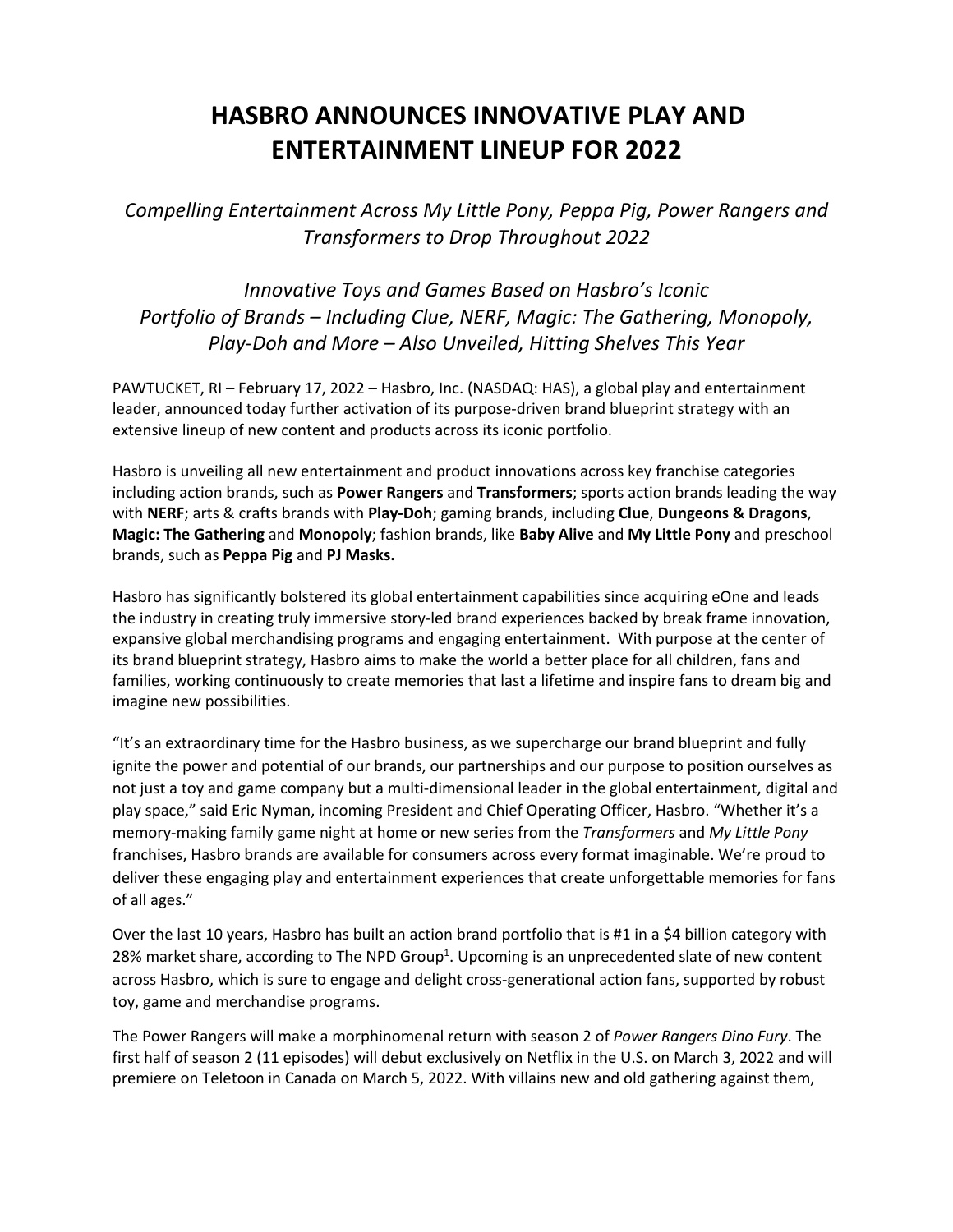the Dino Fury Power Rangers are destined to face their greatest challenges yet in the latest installment of the series.

*TRANSFORMERS: EARTHSPARK,* the original animated series co-produced by Nickelodeon and Hasbro's entertainment studio, Entertainment One (eOne), introduces a new generation of Transformers robots the first Transformers robots to be born on Earth. Together with the human family who welcomes them in and cares for them, the Transformers will redefine what it means to be a family. The series will launch globally this fall 2022.

Select products being unveiled today to further Hasbro's leadership in action include:

- **Beyblade Burst QuadDrive Interstellar Drop Battle Set** (Ages 8 years & up/Approx. Retail Price: \$66.99)
- **Marvel Mech Strike Monster Hunters** (Ages 4 years & up/Approx. Retail Price: \$11.99-\$34.99)
- **Marvel Spidey and His Amazing Friends Spider Crawl-R Playset** (Ages 3 & up/Approx. Retail Price: \$89.99)
- **Power Rangers Dino Fury Megafury Saber** (Ages 5 years & up/Approx. Retail Price: \$38.99)
- *Star Wars™ Star Wars***™ Mission Fleet Boba Fett Starship and 2.5-inch Figure Set** (Ages 4 years & up/ Approx. Retail Price: \$41.99)
- **Transformers: Bumblebee Cyberverse Adventures Dinobots Unite Smash Changer Optimus Prime** (Ages 6 & up/Approx. Retail Price: \$31.49)

NERF leads the blaster category with the #1 position in the industry, per NPD<sup>2</sup>, continuing to inspire active play for fans and families for over 50 years. This year's innovative new sports action products include:

- **NERF Fortnite Compact SMG Motorized Dart Blaster** (Ages 8 years & up/Approx. Retail Price: \$38.99)
- **NERF Minecraft Sabrewing Motorized Bow** (Ages 8 years & up/Approx. Retail Price: \$44.99)
- **NERF Roblox Zombie Attack: Viper Strike Dart Blaster** (Ages 8 years & up/Approx. Retail Price: \$44.99)
- **NERF Ultra Speed Blaster** (Ages 8 years & up/Approx. Retail Price: \$71.99)

Following the acquisition of eOne in 2020, Hasbro launched a global line of toy and games based on leading preschool properties Peppa Pig and PJ Masks, driving market share gains, per NPD, in the preschool toy market<sup>3</sup> and supporting a robust merchandising program across categories.

In 2022, the excitement continues with new adventures for every kid's first best friend, Peppa Pig! Coming off a full year of US travels, Peppa is soon welcoming all little piggies to *Peppa's Club*. Premiering May 2022 on the Nick Jr. preschool block on Nickelodeon, the Peppa's Club episode arc will include a celebratory 4-part TV special featuring Peppa and her pals using their brand-new clubhouse to play imaginative adventures like detective, shop and more.

New preschool show to shelf innovations include:

- **All Around Peppa's Town Set** (Ages 3 years & up/Approx. Retail Price: \$66.99)
- **Peppa Pig Kids Only Clubhouse** (Ages 3 years & up/Approx. Retail Price: \$49.99)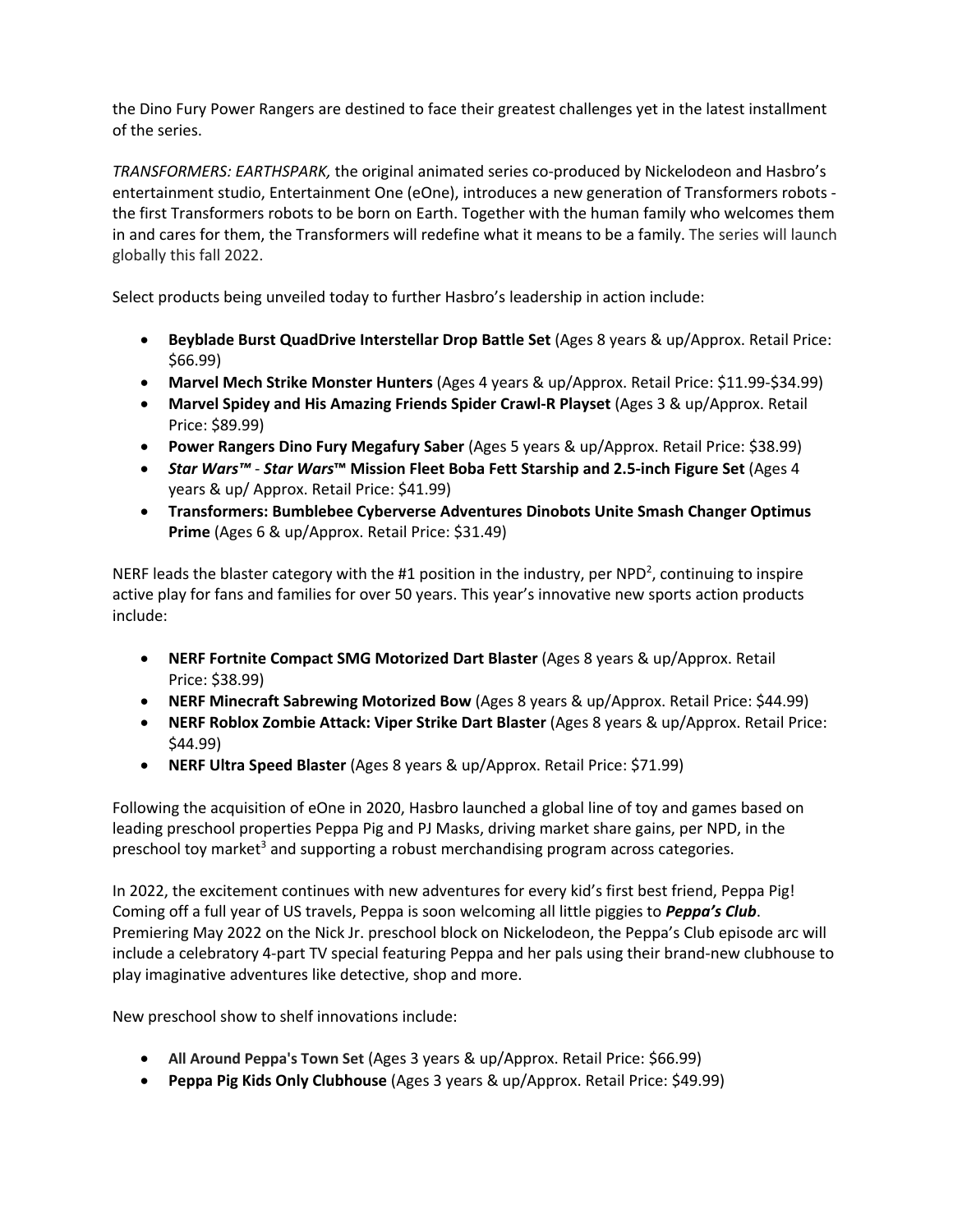• **PJ Masks Animal Power Charge & Roar Power Cat** (Ages 3 years & up/Approx. Retail Price: \$68.99)

Play-Doh remained the #1 property in the Arts & Crafts category, per NPD<sup>4</sup>, shaping imaginations across the globe. This year, Play-Doh will ignite and inspire kids to believe the future is theirs to shape with the following and more:

• **Play-Doh Kitchen Creations Ice Cream Truck** (Ages 3 years & up/Approx. Retail Price: \$94.99)

Hasbro continues to advance leading doll brands. Baby Alive remains the #1 Global Nurturing Doll, per NPD<sup>5</sup>, and Hasbro's recent relaunch of the MY LITTLE PONY brand delivered a strong year for the property. The MY LITTLE PONY: A NEW GENERATION MOVIE debuted as the #1 Kids Title in 86 countries this past fall, and the overall No. 1 film in 20 countries, reinventing the brand from its hooves up and introducing a whole new generation of ponies to a whole new generation of kids.

Even more epic PONY entertainment is on the way this year, as Hasbro debuts all-new animated MY LITTLE PONY content, giving fans almost 500 minutes of brand-new adventures! Launching April 2022 is the weekly YouTube series, *My Little Pony: Tell Your Tale*. Debuting exclusively on Netflix is the series *My Little Pony: Make Your Mark*, premiering on September 26, along with two Netflix specials, *Make Your Mark* debuting on May 26 and *Winter Wishday* dropping on November 21.

Innovative fashion brand products include:

- **Baby Alive Princess Ellie Grows Up** (Ages 3 years & up/Approx. Retail Price: \$62.99)
- **My Little Pony Mini World Magic** (Ages 5 years & up/Approx. Retail Price: \$5.19-26.49)
- **My Little Pony Musical Mane Melody Playset** (Ages 3 years & up/Approx. Retail Price: \$41.99)

As the #1 games company, per NPD<sup>6</sup>, Hasbro's long-standing leadership in gaming, including face-toface, tabletop and digital, is bringing gaming experiences to gamers of all ages this year:

- **Clue Treachery at Tudor Mansion Game:** (Ages 10 years & up/Approx. Retail Price: \$16.99)
- **Clue: Bridgerton Edition Gam**e (Ages 17 years & up/Approx. Retail Price: \$27.99)
- **Connect 4 Spin Game** (Ages 8 years & up/Approx. Retail Price: \$21.99)
- **Dungeons & Dragons Critical Role Presents: Call of the Netherdeep** (All Ages/Approx. Retail Price: \$49.99)
- **Dungeons & Dragons Dragons of Stormwreck Isle** (All Ages/Approx. Retail Price: \$49.99)
- **Magic: The Gathering Streets of New Capenna Set Booster** (Ages 13 & up/ Approx. Retail Price: \$5.00)
- **Magic: The Gathering Commander Legends: Battle for Baldur's Gate** (Ages 13 & up/Approx. Retail Price: \$8.00)
- **Monopoly Travel World Tour Game** (Ages 8 years & up/Approx. Retail Price: \$21.99)
- **Monopoly: Bridgerton Edition Game** (Ages 17 years & up/Approx. Retail Price: \$27.99)
- **Monopoly: Fall Guys Edition Game** (Ages 8 years & up/Approx. Retail Price: \$27.99)
- **Sorry! Sliders: Fall Guys Edition Game** (Ages 8 years & up/Approx. Retail Price: \$27.99)

View an announcement video HERE. To learn more about the newest product offerings, including product details and photos, entertainment, and the latest news from Hasbro please visit newsroom.hasbro.com.